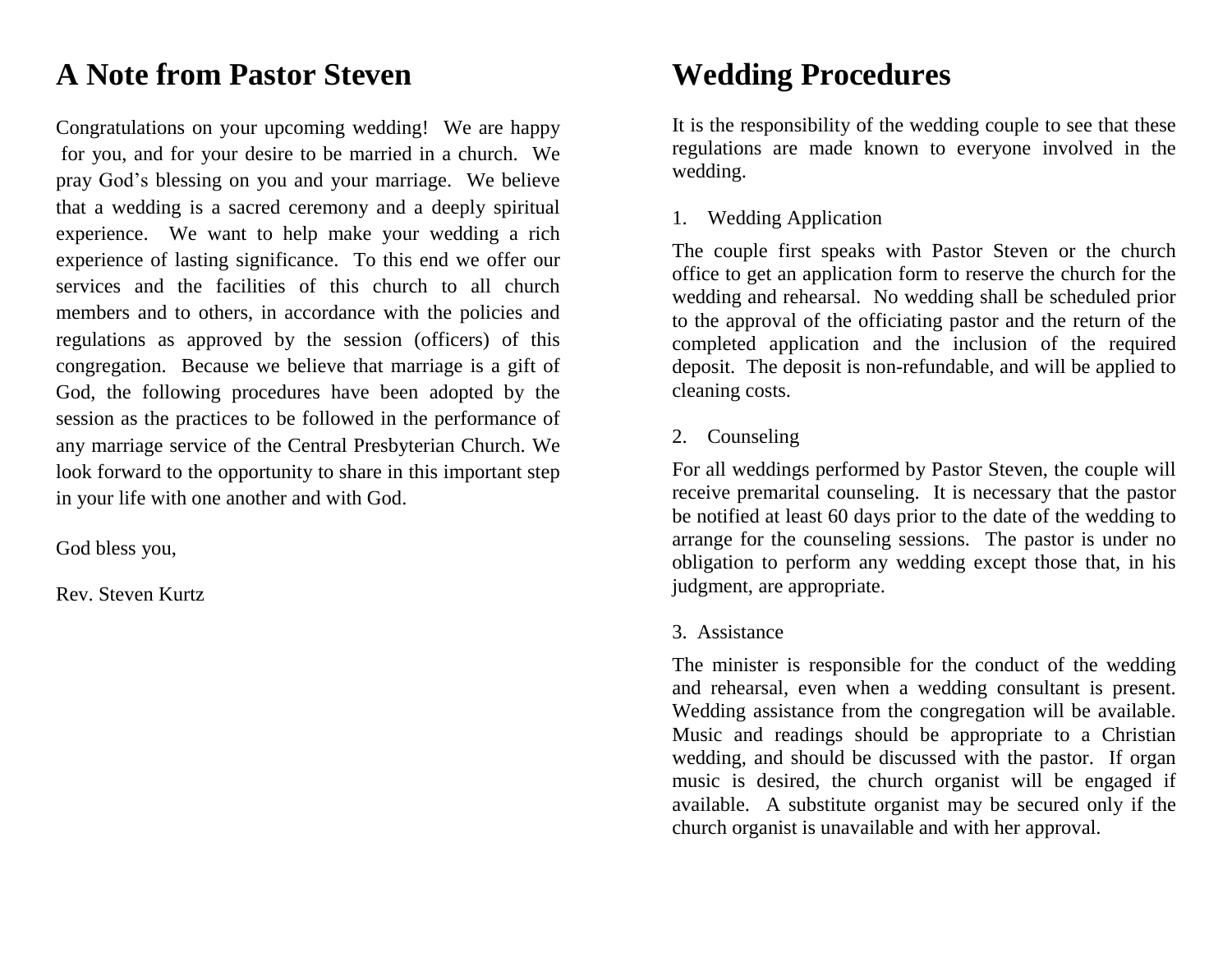#### 4. Decorations

For decorating the sanctuary, chapel or parlor, the florist selected will be required to observe these procedures:

- a. The use of nails, screws, and wire is not permitted.
- b. No decorations of any kind may be placed on the Communion Table, pulpit, lectern, organ console, piano, baptismal font or the choir pews. The communion table must remain on the chancel.
- c. No candles or candelabra may be used in the church except in the chancel area or on the floor of the nave immediately in front of the chancel. The carpet must be protected from candle drippings.
- d. All decorations are to be removed immediately following the wedding unless prior arrangements have been made with the pastor.

5. No rice nor confetti is permitted inside or outside on church property.

6. The church property is a smoke-free zone inside and outside. Alcohol may not be served at receptions held at the church. Neither the rehearsal nor the wedding will be conducted while any member of the wedding party is under the influence of alcohol or drugs. The church facilities may be used between the hours of 9:00 a.m. and until 10:30 p.m.

> 2901 Rogers Ave. Fort Smith, AR 72901 479-783-8966 E-mail [office@centralfortsmith.org](mailto:office@centralfortsmith.org)

# Weddings



at and the state of the state of the state of the state of the state of the state of the state of the state of the state of the state of the state of the state of the state of the state of the state of the state of the sta

## Central Presbyterian Church

## Central Presbyterian Church Fort Smith, Arkansas